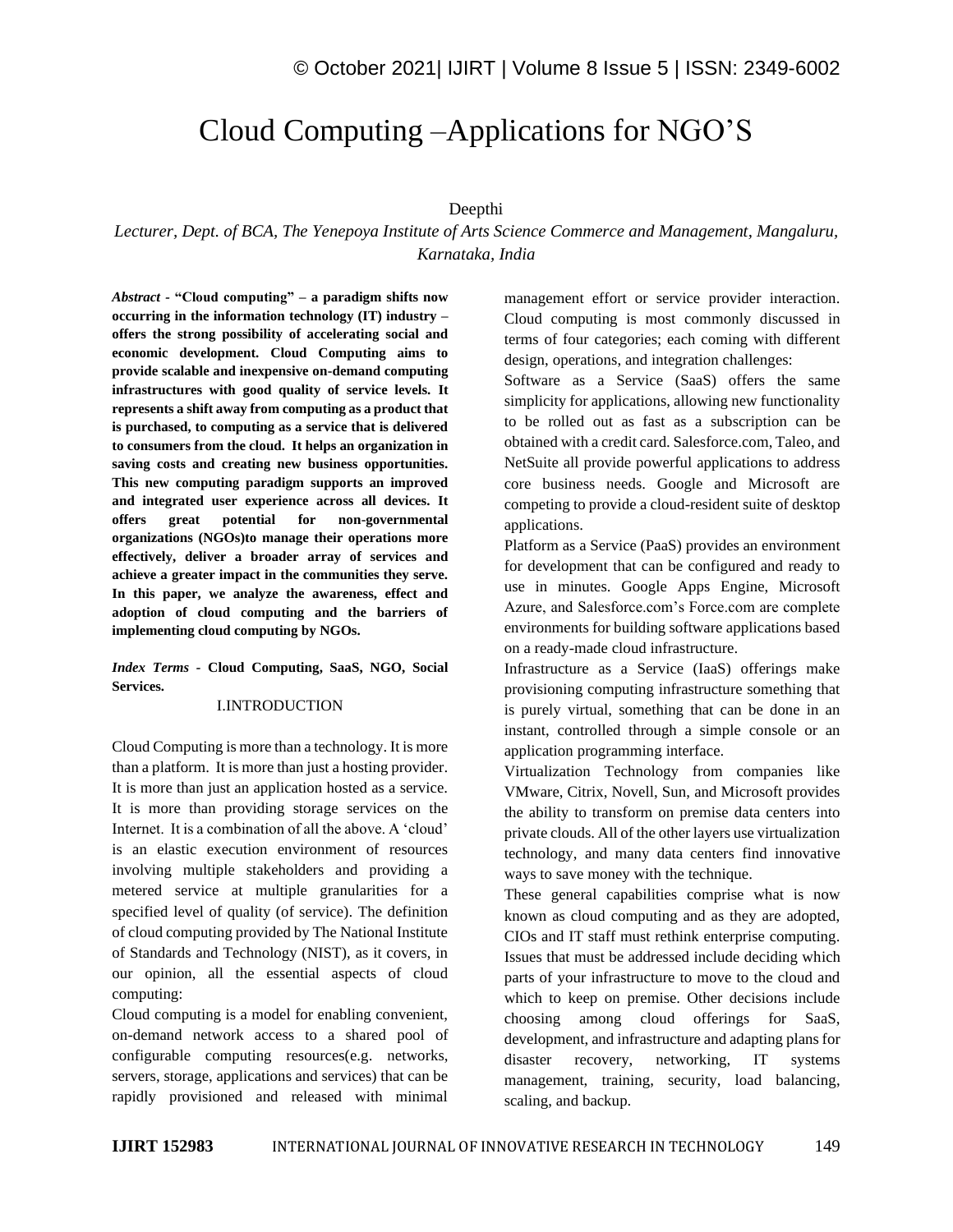# II CHARACTERISTICS AND ADVANTAGES OF CLOUD COMPUTING

The 5 essential characteristics of a Cloud Computing deliverable are:

A. On-demand Self-Service – where a customer can unilaterally provision computing capabilities such as user access, server time and network storage as needed automatically without requiring human interaction with individual service providers.

B Broad Network Access – where capabilities are available over the network and accessed through standard mechanisms that promote use by heterogeneous thin or thick client platforms such as mobile phones, desktops, laptops and PDAs.

C Resource Pooling – where the provider's computing resources are pooled to serve multiple customers in a multi-tenant model, with different physical and virtual resources dynamically assigned and reassigned according to demand. There is a sense of location independence in that the customer generally has no control or knowledge over the exact location of the provided resources but may be able to specify location at a higher level of abstraction such as a country, state, or datacenter. Examples of these pooled resources include storage, processing, memory, network bandwidth, and virtual machines.

D. Rapid Elasticity – where capabilities can be rapidly and elastically provisioned; in some cases, automatically, to quickly scale out and rapidly released to quickly scale in. To the customer, the capabilities available for provisioning often appear to be unlimited and can be purchased in any quantity at any time.

E. Measured Service – where Cloud systems automatically control and optimize resource use by leveraging a metering capability at some level of abstraction appropriate to the type of service, such as storage, processing, bandwidth, and active user accounts. Resource usage can be monitored, controlled, and reported, providing transparency for both the provider and customer

of the utilized service.

Cloud computing benefits nonprofit organizations of any size; small, medium or large organizations all have access to the same technology in the cloud. As seen through the eyes of a nonprofit, there are many advantages to cloud computing:

- a. Flexibility: One can scale up and down to meet organization's requirements. In today's economy, this flexibility is key. Organizations can adjust their IT expenditures to meet their organization's immediate needs. They no longer have to build for the future or be constrained by decisions made or contracts signed in the past.
- b. Choice: For a long time, nonprofits have been offered suites of applications. With cloud computing, organizations can pick the functionality that they want, and integrate it with other applications as needed. If they changed their mind, or their needs got changed, they can simply switch to another solution.
- c. Capacity: In the past, organizations had to spend a lot of their IT budget on human resources to manage the software. With cloud computing, that's no longer an issue. Now, organizations can focus on how the solution will help them further their mission. The IT piece belongs to somebody else.
- d. Security: In the cloud, there is a higher investment in state-of-the-art security. Companies such as Amazon.com and Salesforce.com spend millions on infrastructure to secure data.
- e. Upgrades: In the client server world, an upgrade can be a major undertaking, one which is often delayed because of its complexity. Upgrades in cloud computing happen behind the scenes. New features appear the next time one logs into and is always using the most recent version of the software.
- f. Costs of Cloud Computing: With cloud computing, many of the hidden costs typically associated with software implementation, customization, hardware, maintenance, and training are rolled into a transparent subscription fee. As a result, organizations overall cost for adopting a system is reduced. Other advantages include: No data backups are required, Access anywhere in the world, Ability to intermingle hardware (Mac and PC) and software (Windows, Linux), No network necessary, Improved visibility into IT costs.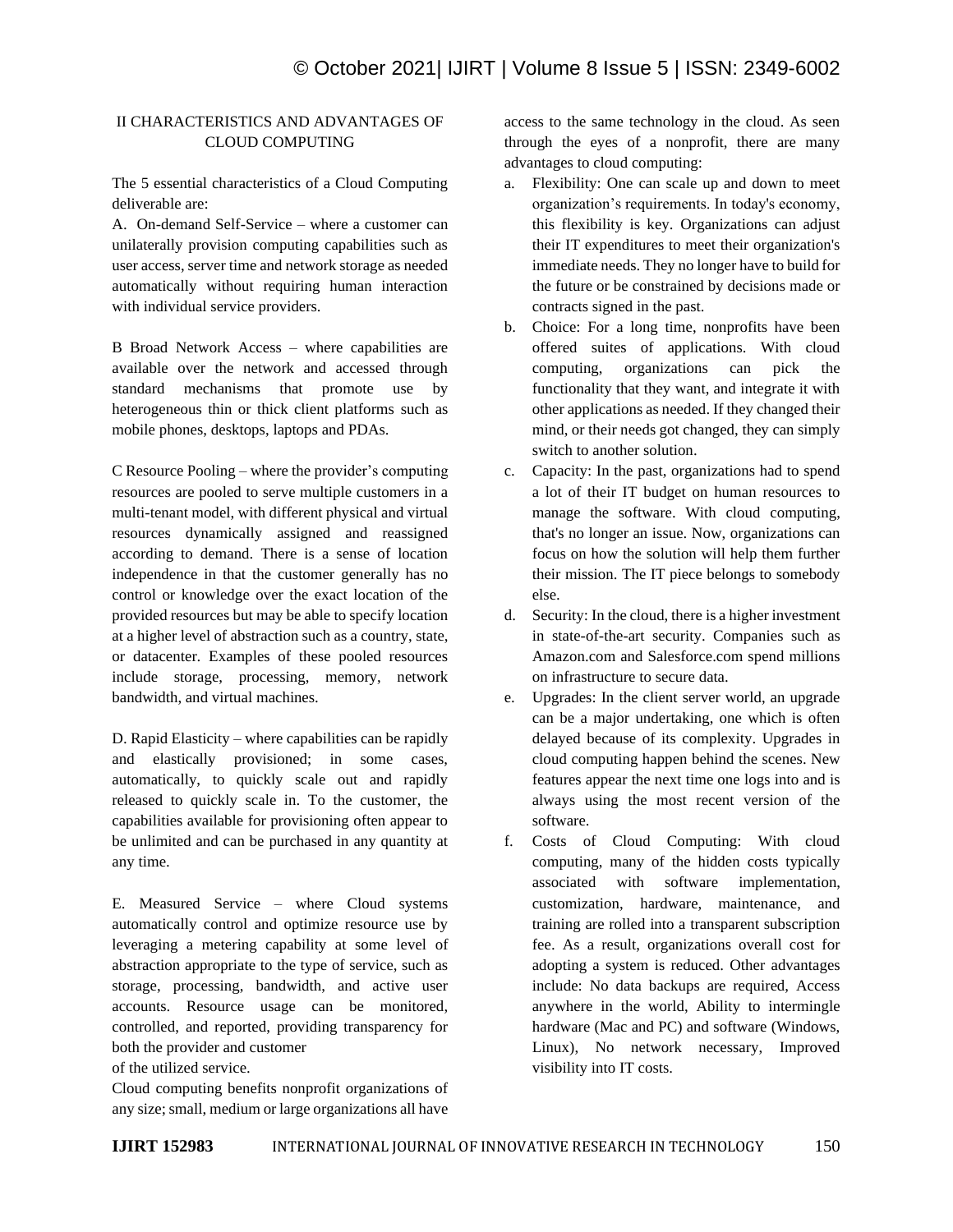# III SUPPORTING NGO ADOPTION OF NEW MODELS FOR SOCIAL CHANGE

As more examples emerge of innovative technologies and new models for social change, the challenge for NGOs, nonprofits and foundations is how to be involved in shaping these solutions and take advantage of them for development.

For more than two decades, Microsoft has worked with NGOs and nonprofits worldwide to help them use innovative technologies to maximize their organizational impact and pursue their mission. However, it will take time and preparation for nonprofit organizations to achieve the full benefits of convergence between devices, software and cloudbased services. In our view, investments in four key focus areas are necessary in order to help the NGO and nonprofit sectors effectively use client-plus-cloud technologies in their operations.

A. Technology Innovation. Ensuring that existing and emerging technologies are relevant, affordable and accessible for NGOs globally

B. IT Capacity Building and the Partner Ecosystem. Supporting both nonprofit and for-profit partnerships and programs that facilitate greater access to IT services, support and training for the NGO community to fully optimize converging technologies

C. Developer Community Support. Motivating and supporting IT developers to pursue innovation specifically for the needs of the nonprofit community D. Social Networking. Forming a community of technology users dedicated to working together, learning from each other and exchanging information to develop best practices that can benefit the entire NGO and nonprofit sector

Gartner has forecasted that India's spending on green IT and cloud initiatives will double from \$35 billion in 2010 to \$70 billion in 2015, indicating a buoyant technology outlook for the Indian industry.

While cloud computing may have dominated corporate board rooms in India, NGOs are still largely unaware of the cloud's existence. Our view is based on NASSCOM Foundation's recent survey on cloud computing and cloud products among NGOs in India. The survey indicated that almost 70 percent NGOs are unaware of cloud computing, and the 30 percent NGOs that are aware of it, are unclear on how it could benefit them and taking the next steps toward adoption. Only a handful of the bigger and established NGOs have adopted cloud technologies.

# IV AREAS FOR CLOUD ADOPTION BY NGOS

A. Converging Devices, Software and Services

The convergence of device connectivity, software innovation and cloud-based services is enabling a greater number of people and organizations around the world to access information and communicate and collaborate in more powerful ways. The computational capabilities and data access that people can achieve today through a mobile phone or netbook PC exceed what was possible five years ago using high-end computers and sophisticated network-based software managed in a server room.

This new computing paradigm supports an improved and integrated user experience across all devices. It offers great potential to improve how we all work, but even more significant promise for non-governmental organizations (NGOs) to manage their operations more effectively, deliver a broader array of services and achieve a greater impact in the communities they serve. However, bringing the benefits of this new experience to the NGO and nonprofit community will require support and resources from the private sector, governments, foundations and development agencies.

# B. "Constructive Disruption" with Cloud Technologies

Many nonprofits have already embraced technology to help improve their productivity and overcome their constant struggle to do more with less. For example, technology enables electronic data entry in place of multiple handwritten copies and facilitates communication among teams. It also enables groups to work together much more efficiently on projects, sharing data and assessing the efficacy of their programs. Moreover, technology also can be a disruptive force that opens exciting opportunities and a venue for nonprofits to better achieve their missions and accelerate their impact.

## C. New Delivery Models

Many communities, especially in impoverished and remote locations, lack sufficient healthcare services. Over the past several years, increased use of telecommunications and information technologies in the delivery of clinical care has helped bridge this gap.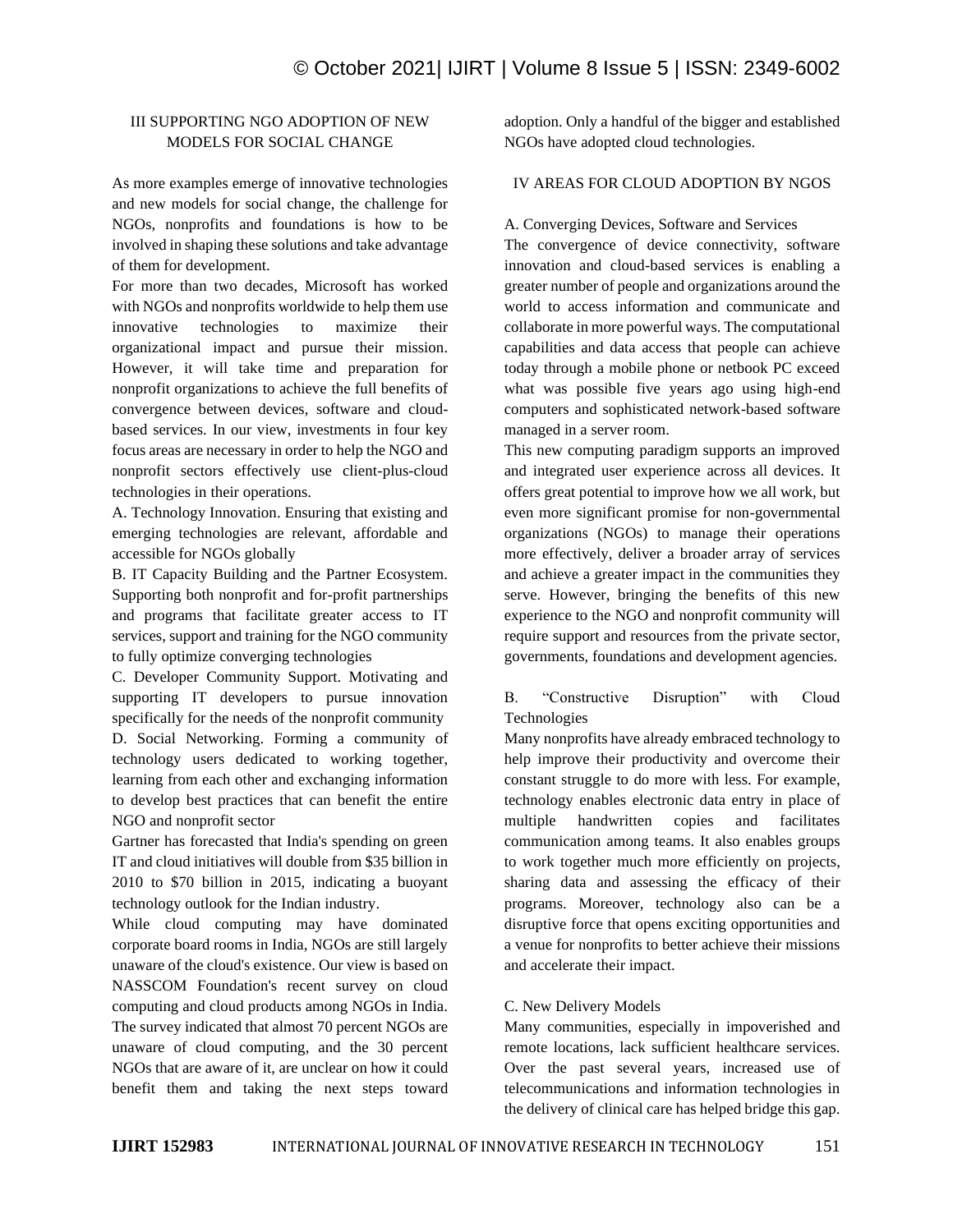However, the cost of equipment to undertake these telemedicine efforts is still very high. Through cloudbased services delivered on intelligent devices, organizations are finding new ways to extend the reach of healthcare and reduce its costs. For example, a diagnostic device working on a battery-power, costing less than 5000 rupees, can monitor a patient's heart rate, blood pressure and oxygen levels, can send the information through a cell phone to physician hundreds of miles away who can then offer expert diagnostic and treatment advice to the local health care provider. As these types of life-saving technologies grow more accessible, development organizations will need to be prepared to adopt and take advantage of the new delivery models.

## D. New Information Exchange Models

Effective collaboration is critical in emergency situations that require multiple nonprofits and development agencies to work side by side. This need is driving the creation of new models of collecting and sharing information via the cloud. For example, shortly after Cyclone Nargis struck Myanmar in May 2008, the United Nations Office for the Coordination of Humanitarian Affairs (UNOCHA) created a Webbased collaboration portal for aid workers in the region that enabled more than 100 humanitarian relief and development organizations to communicate, analyze information and manage resources. Using e-mail, texting and basic Web connectivity on a mobile phone or other mobile device, aid workers in remote or heavily damaged areas were able to view content, create alerts, file reports, participate in discussion forums and update other information on the portal. This is a powerful example of the cloud's capacity to help NGOs narrow the gap between the IT infrastructure at their headquarters offices and the more remote locations where their employees, and the people they serve, are often working with limited Internet bandwidth or PC access.

# E. New Networking Models

Social networks such as Twitter, Facebook and YouTube keep many of us connected to a continuous stream of information. NGOs and others in the development community are also seeking to effectively use these powerful tools for social change. An interesting example is Causes, a Facebook application that allows people and organizations to mobilize support for a social or political cause through the network. Microsoft services such as Windows® Azure, Windows Live and the Microsoft Web Platform can provide a simple way for volunteers to tap into their passion and skills while lowering the technical barriers and overhead for organizations that need skilled volunteers. The ability to access an updated database that links volunteers to need becomes crucial in emergency situations where need can be met effectively by trained and competent volunteers. Cloud-based computing approaches can make these links far more effectively.

# F. Social Networking

The immediacy and influence of online social networking make it a powerful force in supporting NGO efforts to improve services and operational capacity. To that end, Microsoft recently launched the NGO Connection Web site (www.microsoft.com/ngo) as an online community where NGOs can easily locate technology resources that are geared to their specific needs and learn from one another's success stories. Across the company, the use of social networking tools helps to stay more closely attuned to the NGO community, broaden access to valuable information and foster collaboration among nonprofits.

# V. ADAPTATION OF CLOUD COMPUTING IN NGO'S

SAAS Model: SAAS is the software distribution model, which is designed for web delivery and it is the user friendly by the internet hosting, deployment and access. SAAS providers build information platform for enterprises which needs all network. Infrastructure and software, hardware and is responsible for the implementation of all pre-maintenance, postmaintenance and a series of service. These services are scalable on demand and can be priced on pay-per-use basis. In general, the introduction costs changing will drastically reduce fixed production costs, changing them into variables and adapted to manufacturing needs. This act shall have a positive impact in competitiveness for all sectors where expenditures in information technology are crucial.

A) Substantially Reduce Costs: NGO's only need to do the simple registration they will be able to access web services, save the cost of software acquisition and ongoing maintenance costs.